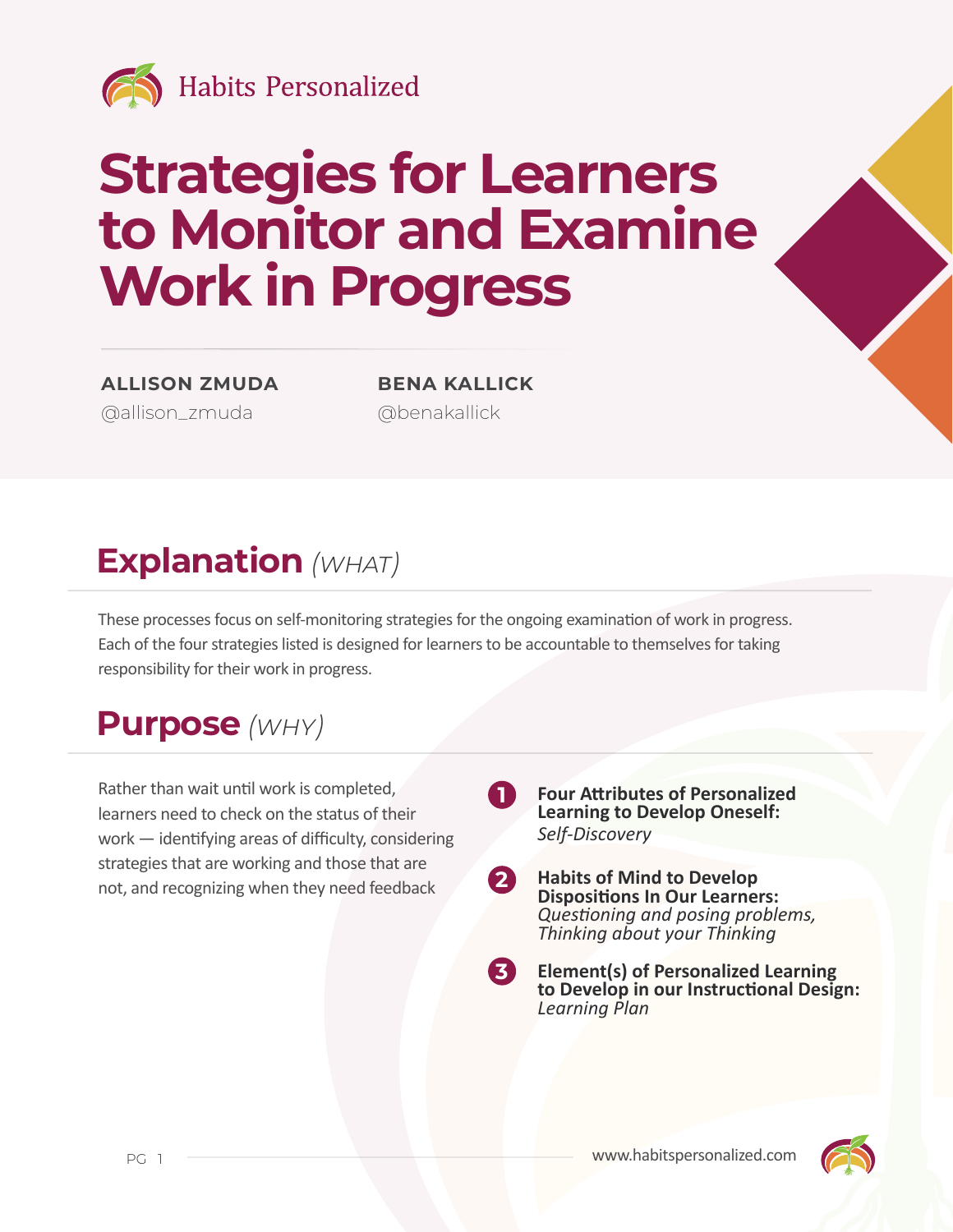# **Directions** *(how)*

The strategies listed below are suggested models to adopt, adapt, or help you to create a new strategy. Each can be used separately.

One effective way to introduce a new strategy is to provide examples showing how other learners have filled these out. The key idea is that learners see how each strategy serves as a checkpoint that answers these questions:

- Where am I in this work?
- How am I doing?
- What actions do I need to take for my next steps?

## **Strategy 1:**

*This strategy can be converted into a flow chart, exit ticket, or virtual form. The key is that each learner has easy access to the reflections that can serve as a checkpoint to answer the question:* 

*How Am I Doing?*

| My Goal for today              |  |
|--------------------------------|--|
| <b>Questions I have</b>        |  |
| Websites to go back to         |  |
| Where I need some help         |  |
| Where I would like feedback    |  |
| Met my goal or if not, why not |  |
| How I feel about my progress   |  |
| What I need to do next         |  |
|                                |  |

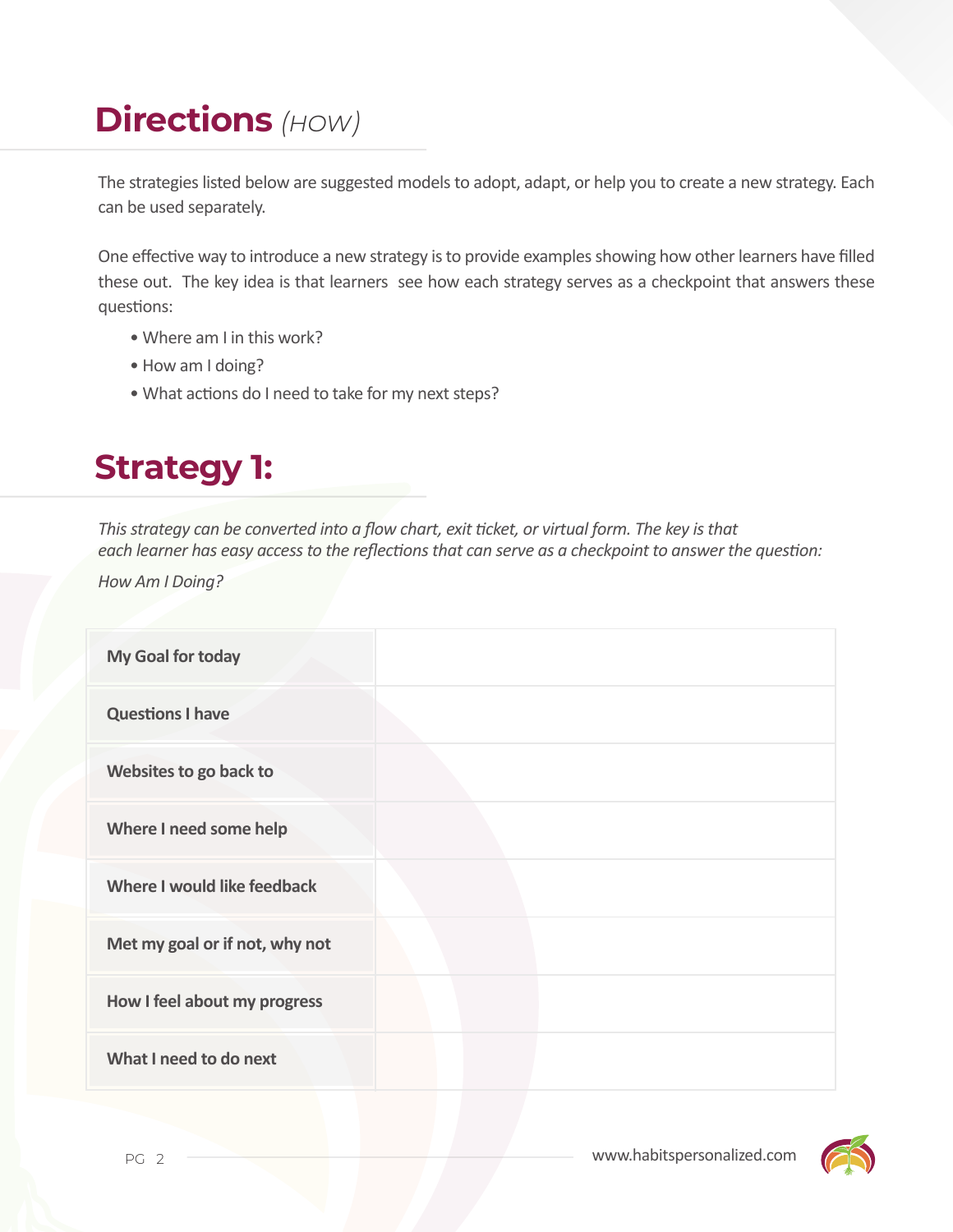# **Strategy 2:**

*This strategy is more specific to daily or weekly assignments. It combines how learners organize their workflow with notes both to self and teacher about the learning status.* 

| <b>Learning Goals</b>                                                                            | <b>Possible Strategies and Resources</b>                                                                                                                                                                                                                                                                             | <b>How it Helped</b> | <b>My Questions</b> |
|--------------------------------------------------------------------------------------------------|----------------------------------------------------------------------------------------------------------------------------------------------------------------------------------------------------------------------------------------------------------------------------------------------------------------------|----------------------|---------------------|
| Goal 1:                                                                                          | Strategy 1 - Teacher suggestion                                                                                                                                                                                                                                                                                      |                      |                     |
|                                                                                                  | Strategy 2 - Teacher suggestion                                                                                                                                                                                                                                                                                      |                      |                     |
|                                                                                                  | Strategy 3 - Learner suggestion                                                                                                                                                                                                                                                                                      |                      |                     |
|                                                                                                  | Strategy 4 - Learner suggestion                                                                                                                                                                                                                                                                                      |                      |                     |
| Sample: I can multi-<br>ply decimal numbers<br>using an area model.                              | Teacher Suggestion. Watch my teacher<br>video lesson. Now, watch this YouTube<br>video lesson. What strategies did you<br>take from each one? What parts were<br>difficult for you to follow?                                                                                                                        |                      |                     |
|                                                                                                  | Teacher Suggestion. Based on your<br>viewing of the two videos, demonstrate<br>your current understanding by recording<br>your own video of you working through<br>a problem using ShowMe.                                                                                                                           |                      |                     |
|                                                                                                  | Learner suggestion                                                                                                                                                                                                                                                                                                   |                      |                     |
|                                                                                                  | Learner suggestion                                                                                                                                                                                                                                                                                                   |                      |                     |
| <b>Sample: Civics Goal:</b><br>Evaluate the impact<br>of redistricting in<br>American elections. | Teacher Suggestion. Read "Gerryman-<br>dering is Alive and Well". First using<br>the CRAAP test (currency, relevance,<br>authority, accuracy) to evaluate the<br>content presented. Next, use Claim,<br><b>Support, Question thinking routine</b><br>to engage with your fellow students<br>on the discussion board. |                      |                     |
|                                                                                                  | Teacher Suggestion. Use the CRAAP<br>test to identify a second resource that<br>is worthy of curating for our class list.<br>Write a 1-2 sentence synopsis of what<br>value it adds to the discussion and<br>analysis. Send it to me to be reviewed<br>for our crowd-sourced resources<br>in our virtual classroom.  |                      |                     |
|                                                                                                  | Learner suggestion                                                                                                                                                                                                                                                                                                   |                      |                     |
|                                                                                                  | Learner suggestion                                                                                                                                                                                                                                                                                                   |                      |                     |

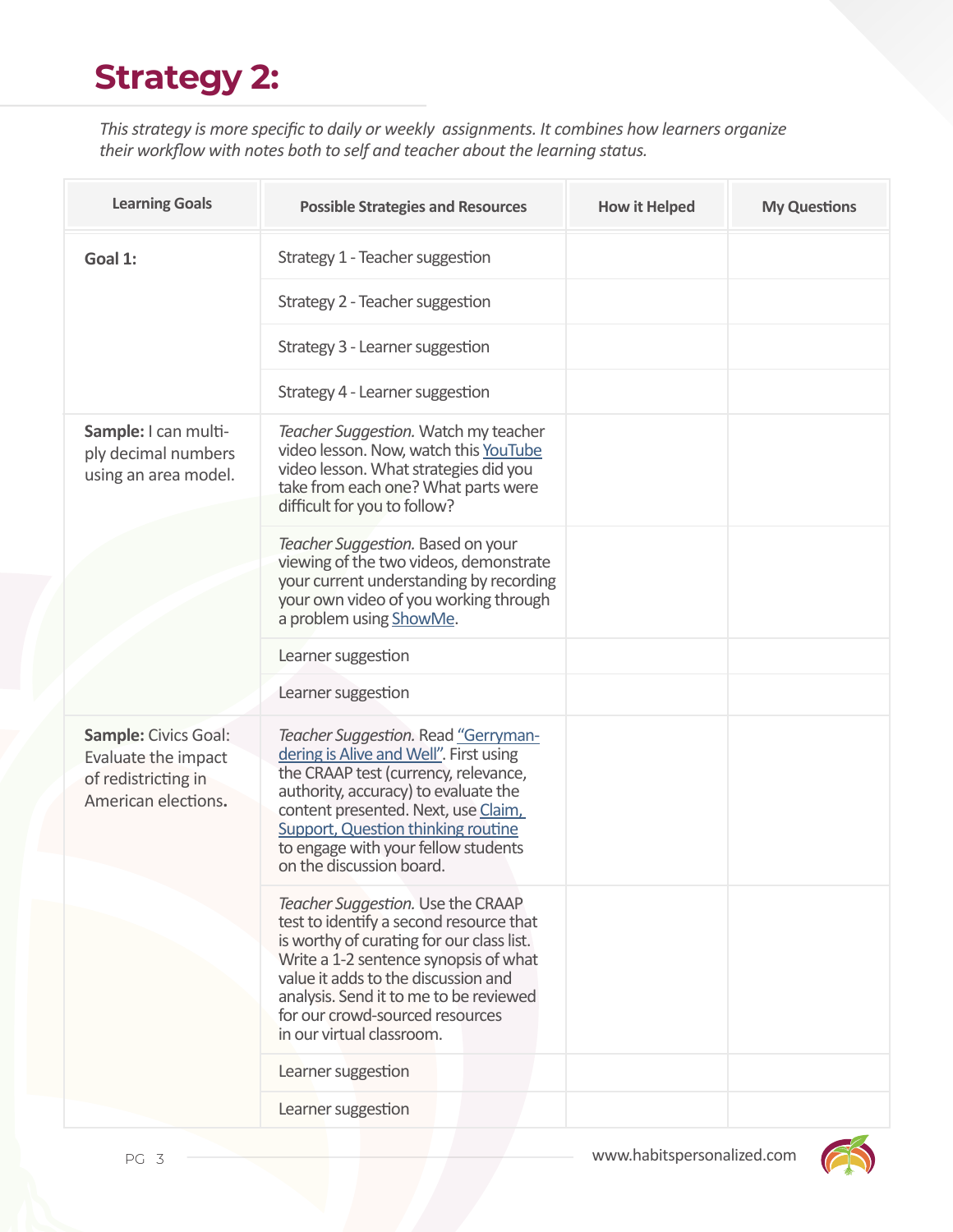# **Strategy 3:**

 *This strategy is designed for learners to become an advocate for their own identified needs and an opportunity to develop a voice for positive affirmation of their accomplishments.*

| <b>My Learning Target(s):</b>          |                                         |  |  |  |
|----------------------------------------|-----------------------------------------|--|--|--|
| <b>Reflection on Examining My Work</b> | <b>What I Would</b><br>Like Feedback On |  |  |  |
| I am good at                           |                                         |  |  |  |
| I need more work on                    |                                         |  |  |  |
| I am struggling with                   |                                         |  |  |  |

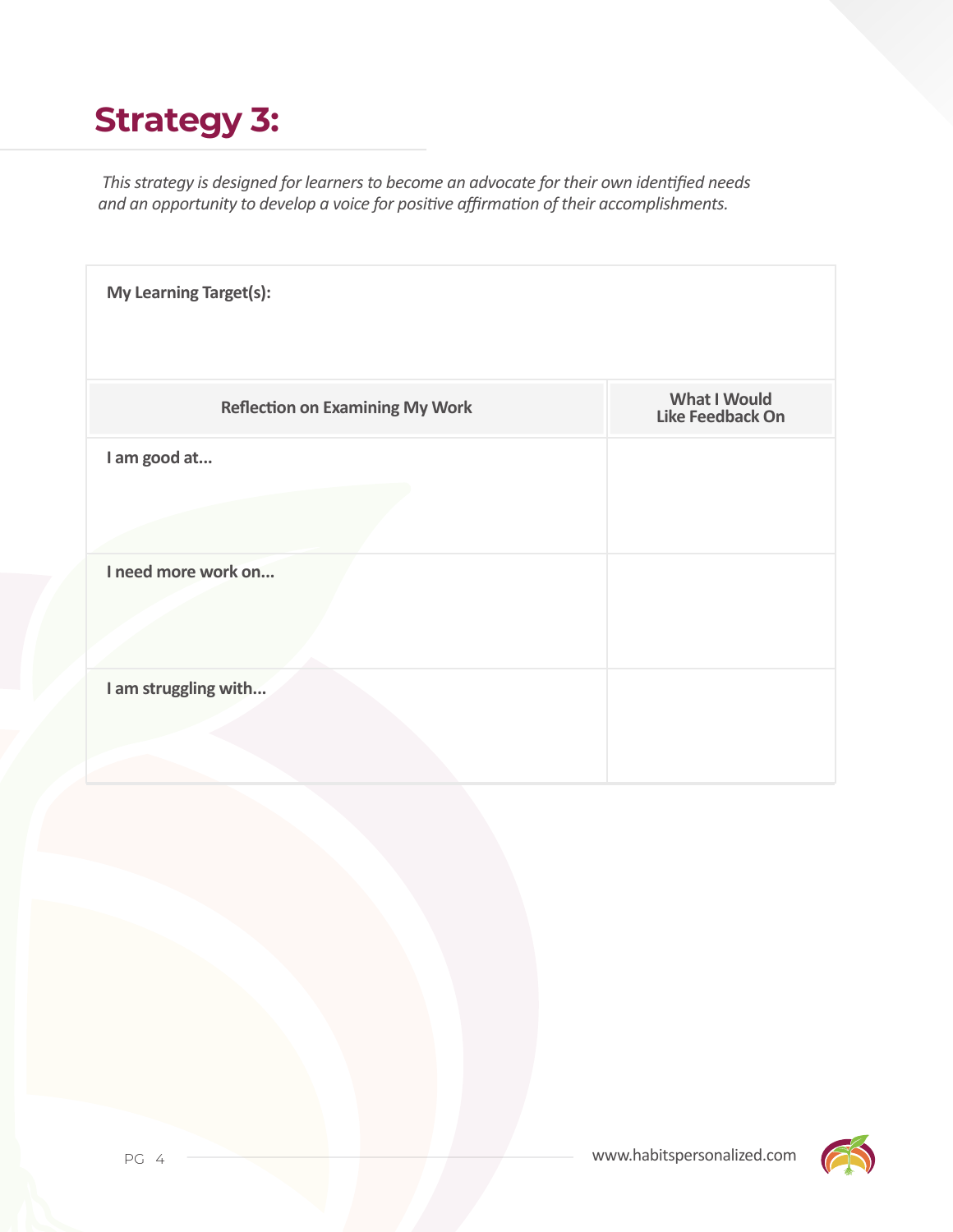## **Strategy 4: Getting Ready for an Assessment**

*This strategy is designed for learners to recognize readiness for evaluation of learning targets. The content reflects scaffolds to what may be a more extensive project design.*

| <b>Learning Targets</b>                                                                                                                   | Ready! | <b>Not Yet</b> | Action - For all "NOT YET" targets,<br>identify why and strategy                 |
|-------------------------------------------------------------------------------------------------------------------------------------------|--------|----------------|----------------------------------------------------------------------------------|
| Define pressure and<br>explain how it is relat-<br>ed to the motion of<br>particles.                                                      |        |                | Need more practice<br>Need reteaching - Can you pinpoint<br>where you got stuck? |
| Explain why gases<br>diffuse.                                                                                                             |        |                | Need more practice<br>Need reteaching - Can you pinpoint<br>where you got stuck? |
| Apply gas laws to<br>mathematically<br>describe the<br>relationship between<br>temperature,<br>pressure and<br>volume of an<br>ideal gas. |        |                | Need more practice<br>Need reteaching - Can you pinpoint<br>where you got stuck? |
| Define standard<br>temperature and<br>pressure (STP).                                                                                     |        |                | Need more practice<br>Need reteaching - Can you pinpoint<br>where you got stuck? |
| Convert from moles<br>of gas to volume or<br>vice versa at STP.                                                                           |        |                | Need more practice<br>Need reteaching - Can you pinpoint<br>where you got stuck? |
| Convert from<br>Celsius to Kelvin.                                                                                                        |        |                | Need more practice<br>Need reteaching - Can you pinpoint<br>where you got stuck? |
| Convert from moles<br>of gas to volume or<br>vice versa at STP.                                                                           |        |                | Need more practice<br>Need reteaching - Can you pinpoint<br>where you got stuck? |